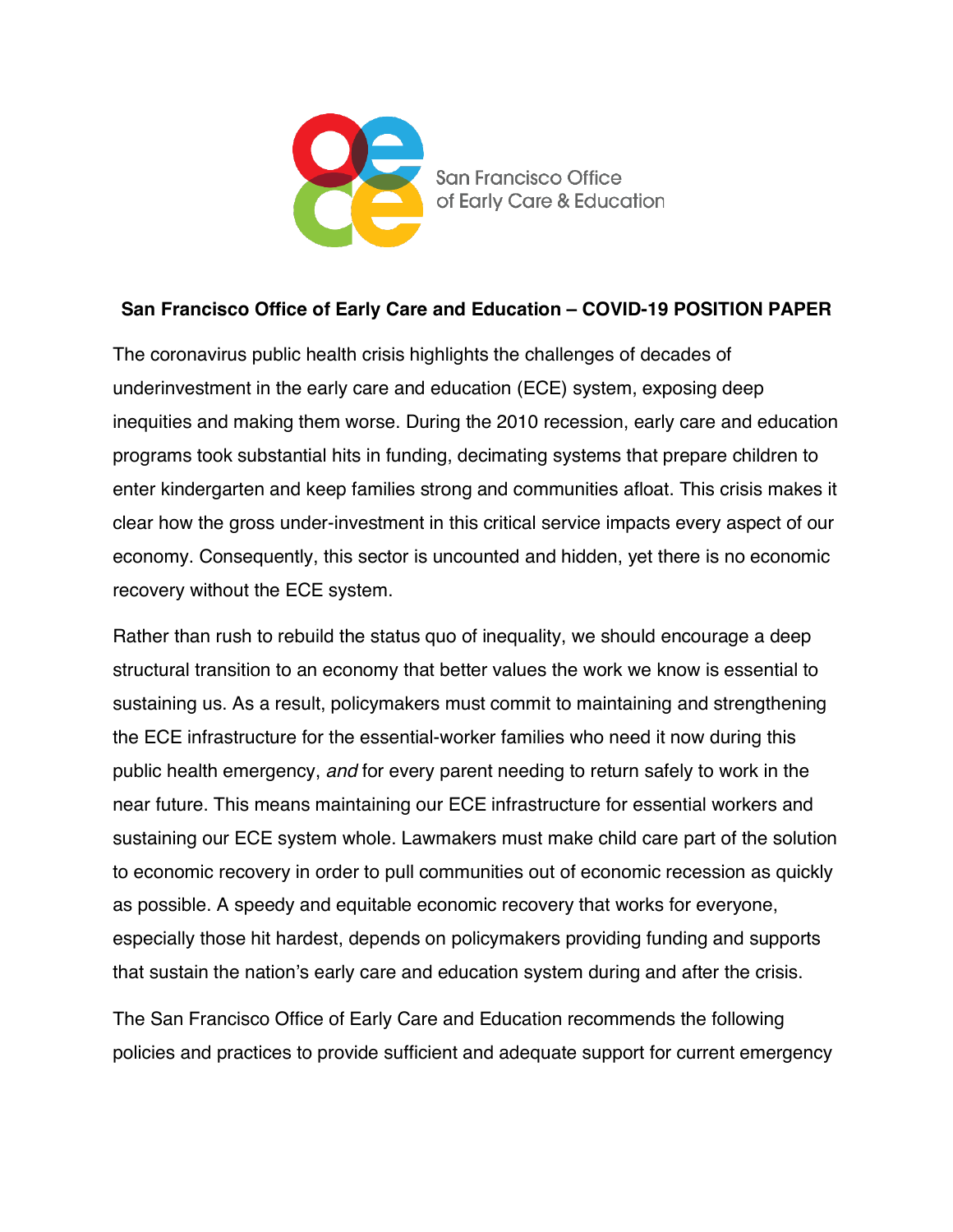early education, as well as continued investment to ensure that the ECE system remains whole and prepared to open when the current restrictions begin to be relaxed:

- Congress must prioritize early care and education funding in all recovery and stimulus efforts. Investing in ECE is an investment in public health, and in our economic recovery from the current crisis.
- The \$350 million in Child Care Development Block Grant (CCDBG) funding under the federal CARES stimulus package must be increased and dedicated to childcare. We need to be sure ALL of that money remains allocated to ECE, not supplanted for other uses.
- Emergency-care funds target early education programs within the current system that remain open to supply emergency care at no cost to essential workers, regardless of income. ECE programs that offer emergency care operate at lower-than-usual capacity but face additional per-child expenses due to increased staffing costs, new hygiene and safety measures, and higher costs of some supplies. Therefore, relief funds should compensate early educators for emergency care at a higher reimbursement rate than usual perchild rates.
- Relief funds must also target early care and education programs that are facing revenue losses in order to ensure they can resume typical operations as the economy moves towards recovery. Programs not offering emergency care are closed, but relief funds should cover 100 percent of operating costs on the condition that these programs continue to pay their staff at regular wages, and reopen for business after crisis regulations are relaxed.
- Projected loss of revenue for early care and education centers and family child care programs in San Francisco between mid-march and June 30, 2020 due to COVID-19 is approximately \$21.8M: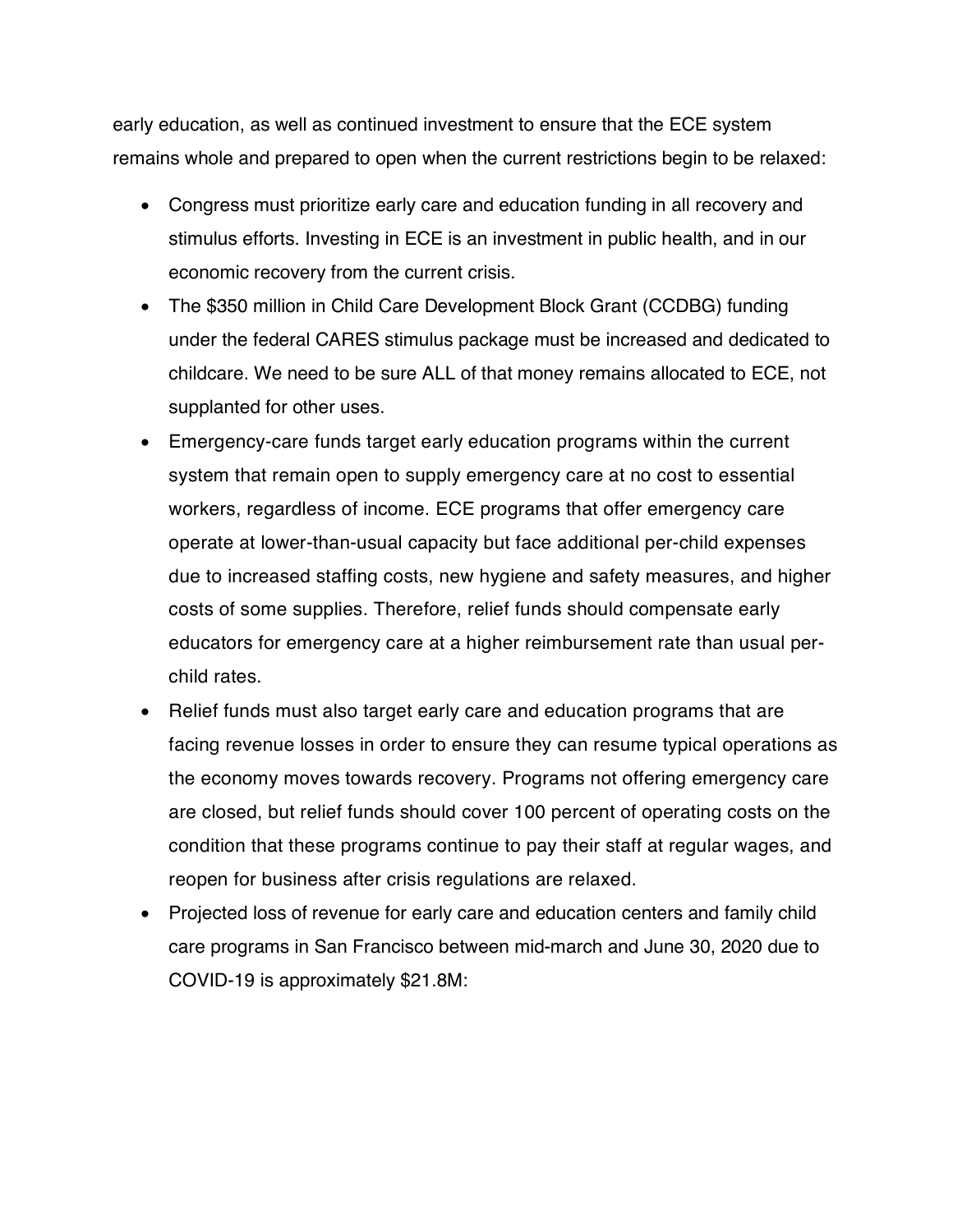

Accordingly, the state must allocate increased funds to expand access to emergency care and increased compensation for ECE teachers that provide this essential service to front-line workers, including funding required for supplies like diapers, wipes, formula and cleaning supplies at ECE facilities.

• Payments to ECE teachers in California must continue until the shelter-in-place order is lifted. Currently, Alternative Payment (AP) contractors are only authorized to reimburse those ECE programs paid through a subsidy voucher/certificate for 30 calendar days from the date of closure. These 30 days have expired for many early educators, decreasing the likelihood of re-opening after the shelter in place. These payments must be extended to ensure these child care educators remain in business for San Francisco's children and families after the COVID-19 pandemic. Fifty-four percent of ECE programs surveyed in San Francisco rated the financial health of their program as 'Poor' or 'Not Good':